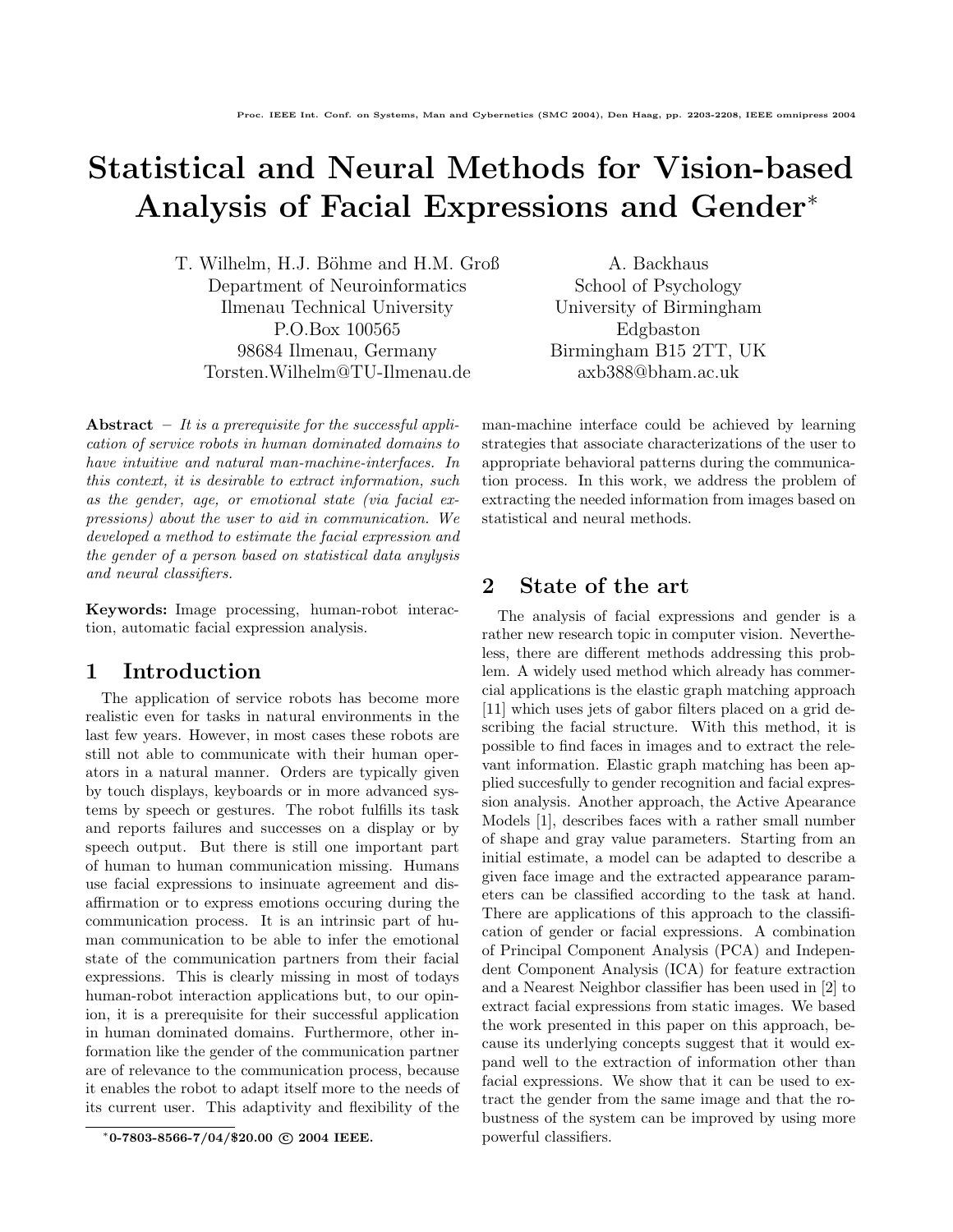# 3 Emotions and facial expressions

Note that we are interested in emotions, not facial expressions. In MRI, we want to know whether a user is satisfied with operating our robot or not. But since we are not able to detect emotions directly, we have to look for some visible features that people use to express emotions, which obviously could be facial expressions. However, it is clear, that using a system for analyzing facial expressions and interpreting the output as emotions is a very problematic thing to do. Very tiny differences in facial expressions can correspond to completely different emotions, as shown in the results section. Dealing with emotions and corresponding facial expressions, the first questions that arise are: How many basic emotions can be represented by facial expressions and what are these basic emotions? In psychology, there are six established basic emotions: happiness, sadness, surprice, fear, anger, and disgust [4].

The very same problem of the relation between facial expressions and emotions arises when it comes to recording training or test data. We could advice a subject to show different facial expressions during a recording session, but it is doubtful that the recorded images really represent the expected emotions. Fortunately, there is a way to avoid this problem. The facial action coding system or FACS [5] provides a means of describing facial expressions just by movements of muscles and not by emotions. Instead of advising a subject to look in a certain way, he is advised to move facial muscles in a certain way. The correspondence between emotions, facial expressions and muscle movements was established by psycologists and is taken as ground truth [4].

# 4 System architecture

A general system for the analysis of facial expressions and gender from images consists of a data acquisition, a facial feature extraction, and a classification step, see Figure 1. These submodules are described in detail in the following sections.

### 4.1 Data acquisition

#### 4.1.1 Database

We trained our system with the Cohn-Kanade database from the CMU in Pittsburg [10]. For each person there are several sequences with facial expressions starting from a neutral expression. The data is labeled with the Facial Action Coding System FACS, but single sequences can also be attributed with one of the six basic emotions: happiness, sadness, surprice, fear, anger, and disgust [4]. For the classification of emotions we used 6 images from each sequence, the neutral one and 5 others showing a facial expression in various strengths. For gender classification, we used the neutral image from



Figure 1: A general system for the analysis of facial expressions and gender consists of data acquisition, facial feature extraction and classification.

each sequence. Thus, we had 49 female and 23 male examples in our training data set.

#### 4.1.2 Deformation or movement

There are basically two ways of extracting information about facial expressions. The first is purely deformation based, i.e. a snapshot of the face is analyzed for certain local deformations that are typical for some facial expression [13][12]. The other approach uses image sequences to calculate movements of local image regions [3][6]. Often, a neutral image of a person is used as reference to estimate these movements. Since we want to apply our facial expression analysis system on a mobile robot, and we want to estimate the facial expressions of a person during normal operation, it is not clear how such a neutral image could be obtained. Also, for other information like the gender or age a movement based approach would not be suitable. Thus, our system needs to be based on deformations and single images only.

#### 4.1.3 Face normalization

This section describes how the training and test data was extracted from the database. First we manually labeled facial feature points: namely the center of the eyes and the tip of the nose. Then, we applied geometrical transformations such that the facial feature points are on the same position in every image and the eyes are on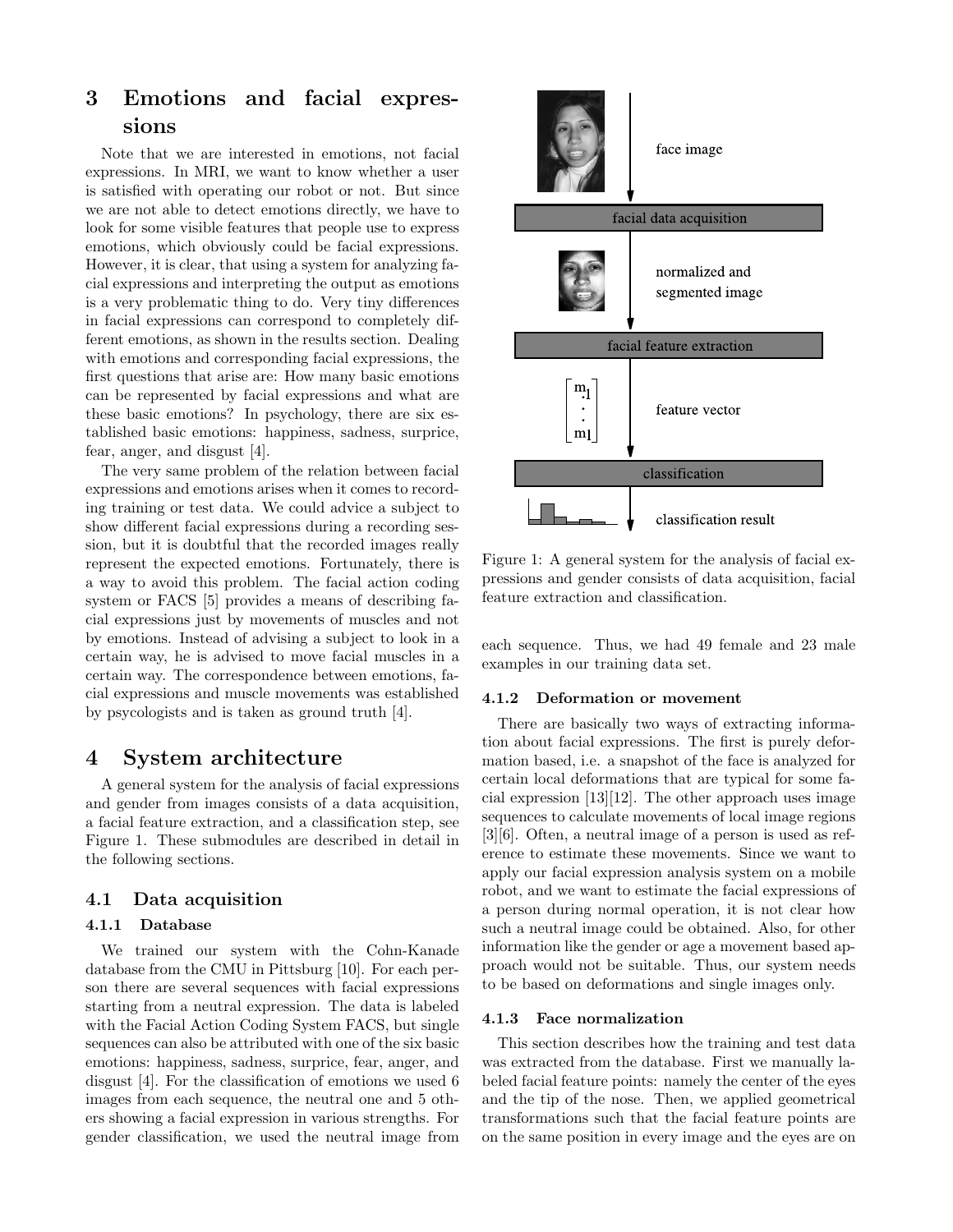a horizontal line. The size of these transformed images is  $60 \times 70$  pixels. For an online version, these facial feature points have to be found automatically. The first version uses an edge orientation model [7] for fine positioning, but the quality of the detection is not yet satisfactory. After this geometrical transformation of the image, we apply a histogram equalization to achieve a further normalization of the appearance.

#### 4.2 Facial feature extraction

Since our feature extraction methods, PCA and ICA, work on one-dimensional data, we have to serialize our images. We use k images of size  $60 \times 70$  pixels. Serialization can be done by concatenating all rows of one image one after another. In this case, the observation matrix X is a sequence of 4200 k-dimensional observation vectors where observation column  $i$  consists of the gray values of pixel  $i$  in all images. This representation is called image space. The other possibility is to put each image in one column of the observation matrix X. Here, X is a sequence of  $k$  4200-dimensional observation vectors. This representation is called pixel space.

#### 4.2.1 Gray values

In the most simple case, we did not use any feature extraction, but used the raw image data for classification directly. This version was implemented as a test reference for the other feature extraction methods. Here the training data is simply:

$$
D = X \tag{1}
$$

#### 4.2.2 Principal Component Analysis

The Principal Component Analysis (PCA) is carried out in pixel space. The covariance matrix of the observation matrix  $X$  is calculated and its eigenvalues and eigenvectors are determined. The eigenvectors can be visualized as images, see Figure 2(b). We reduced the number of eigenvectors spanning the subspace by using only the eigenvectors corresponding to the 200 largest eigenvalues which account for the subspace axes with the highest variance (the sum of the used eigenvalues should be larger than 98% of the sum of all eigenvalues). With  $T$  beeing the matrix with eigenvectors in its columns the training data is:

$$
D = T^T X \tag{2}
$$

#### 4.2.3 Independent Component Analysis

The Independent Component Analysis (ICA) [8][9] is applied in image space. First, the matrix  $X$  is whithened such that  $E\{X_{sphering}X_{sphering}^T\} = I$ . The number of eigenvalues and eigenvectors are calculated as described in the preceeding section. We used the







Figure 2: Illustration of principal and independent components calculated from images from our own database NIFACE. (a) Example faces. (b) Principal components of the faces shown in (a). (c) Independent components calculated from (a) with the FastICA algorithm.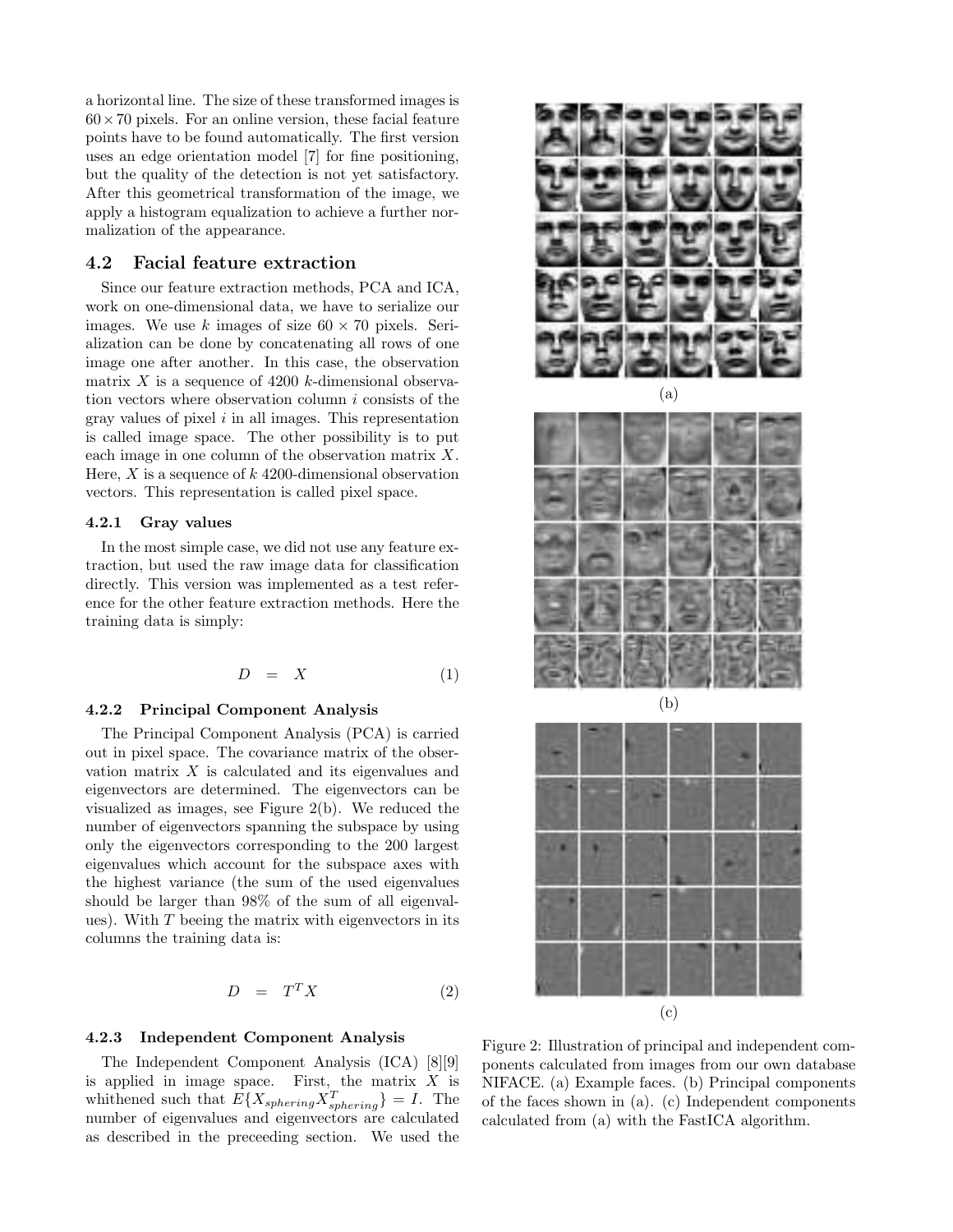

Figure 3: Visualization of the ICA subspace with the independent components shown as basis images. Each image is composed of a weighted sum of basis images which in the case of the independent components represent local facial features.

FastICA-algorithm to calculate the demixing matrix  $\hat{W}_{ica}$ . The observation matrix X is transformed to its independent components with:

$$
\hat{S} = \hat{W}_{ica} W_{sphering} X_{training}.
$$
\n(3)

The rows of matrix  $\hat{S}$  represent the independent components and can be visualized as images, see Figure 2(c). They are local and represent single facial features. These independent components are the axes of the subspace, the input images are projected on. Figure 3 shows how an image is represented by a set of independent basis images. In this case, the training data is obtained by:

$$
D = \hat{S}X^T \tag{4}
$$

#### 4.2.4 Discriminant analysis

Using PCA, the size of the eigenvalues provides a measure for choosing the appropriate eigenvectors for classification. The ICA does not provide any order criteria for its components. Thus, we used a criteria introduced in [2], which calculates the suitability of the projection vectors for the classification task at hand. For every row of the matrix D we calculate:

$$
\sigma_i = \frac{\sum_{k=1}^{c} (\overline{d}_i^{(k)} - \overline{d}_i)^2}{\sum_{k=1}^{c} \sum_{j \in K_c} (d_{ij}^{(k)} - \overline{d}_i^{(k)})^2}
$$
(5)

where  $\overline{d}_i^{(k)}$  $\sum_{i=1}^{N}$  is the mean value of all coefficients of row i that belong to class k. The value  $d_i$  is the mean value of all coefficients of row *i*. The  $d_{ij}^{(k)}$  are the coefficients of column i in matrix  $D$ , that belong to class  $k$ . The quotient  $\sigma_i$  is thus the ratio of intra-class variance to the sum of the inner-class variances of the projection values of one independent component. Figure 4 shows an example. Consequently, we use this type of discriminant analysis for the principal components, too. Thus, the training data is obtained by projecting the observation matrix  $X$  on the subspace spanned by the 75 best class discriminating eigenvectors or independent components, respectively.



Figure 4: Example for the selection of the features, which discriminate the classes best. For feature  $d_1$  the quotient  $\sigma$  is higher then for  $d_2$ , since the projection values on this axes have a higher intra-class variance than for feature  $d_2$  and the distribution of the values from class 1 und 2 are more narrow over  $d_1$ , and thus, the sum of inner-class variances is smaller than for  $d_2$ .

#### 4.3 Classification

In [2] a very simple Nearest Neighbor (NN) classifier was used. The representative examples from the training set are stored and any new pattern is compared with all the saved patterns by use of the normalized dot product. The pattern is classified with the same classification as the most similar pattern from the training set. In addition to the Nearest Neighbor classifier, we used a Multi Layer Perceptron (MLP) and a Radial Basis Function (RBF) network. All classifiers were trained with gray values directly, reduced principal components, and reduced independent components, separately. In case of the pure gray values, the input consists simply of the gray values of all images, i.e. the unaltered observation matrix  $X$ , otherwise the input consists of the projection of this matrix on the principal components or the independent components, respectively.

### 5 Results

The results for different combinations of the three classifiers with different feature extraction methods are shown in Table 1 and Figure 5. According to the table, the best results are obtained with a RBF network and an independent basis for the classification of facial expressions and with the MLP network and an independent basis for the classification of gender. A significant increase in the detection rates can be shown for neural classifiers in comparison to the Nearest Neighbor classifier used in [2] when using the independent basis.

#### 5.1 Facial expressions

Table 2 shows the confusion matrix of the RBF classifier and Table 3 that of the MLP classifier for the clas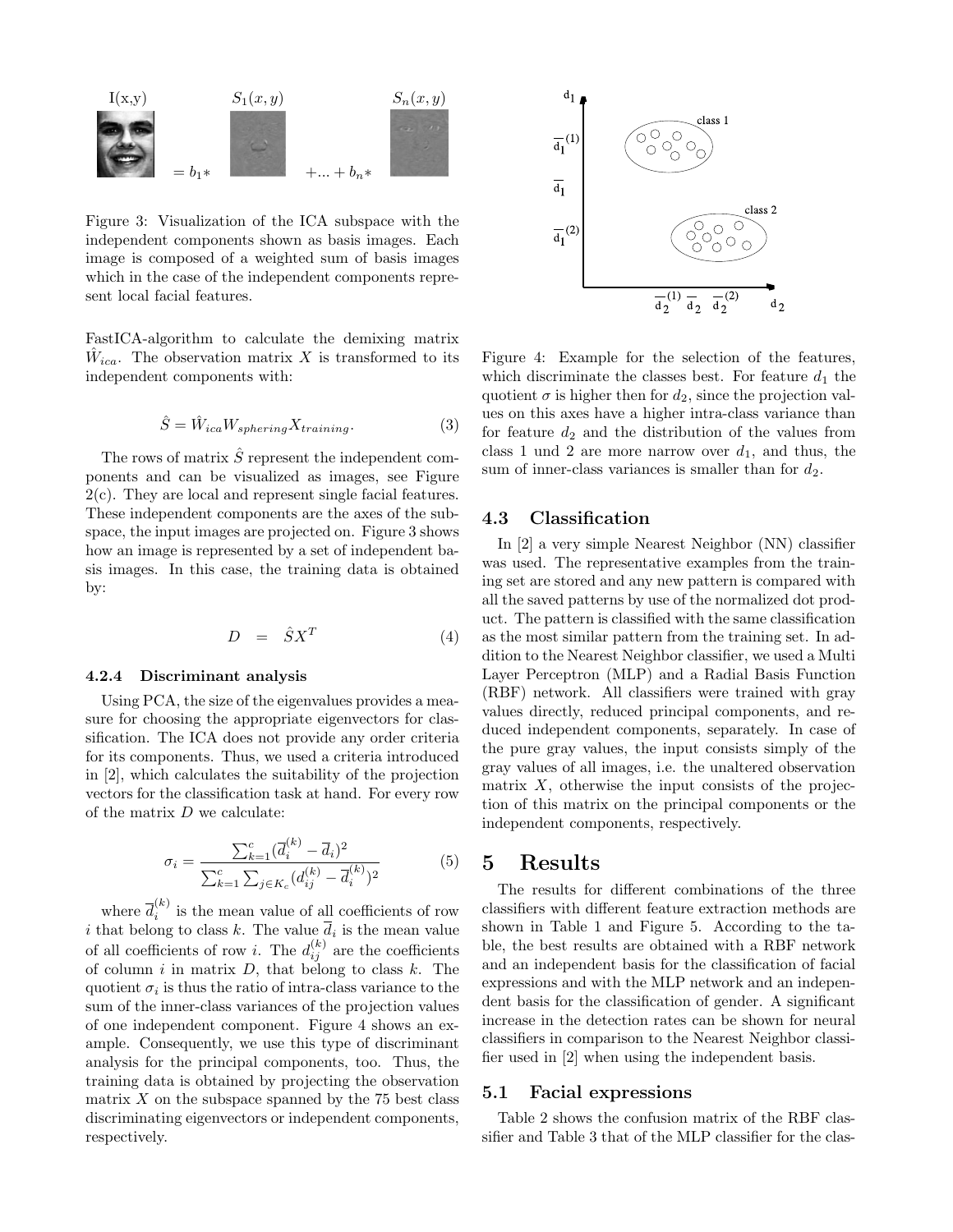Table 1: Detection rates on the test data for different feature extraction methods and the Nearest Neighbor (NN), Multi Layer Perceptron (MLP), and Radial Basis Function (RBF) classifier, respectively. (a) Classification of facial expressions. (b) Classification of gender.

| <b>Facial Expressions</b> | <b>NN</b> | <b>MLP</b> | <b>RBF</b> |  |  |  |  |
|---------------------------|-----------|------------|------------|--|--|--|--|
| gray values               | 60        | 63         | 38         |  |  |  |  |
| $\overline{PCA}$          | 57        | 74         | 73         |  |  |  |  |
| <b>ICA</b>                | 66        | 79         | 88         |  |  |  |  |
| $^{\prime}a$              |           |            |            |  |  |  |  |
| Gender                    | NN        | <b>MLP</b> | RBF        |  |  |  |  |
| gray values               | 64        | 72         | 52         |  |  |  |  |
| $\overline{PCA}$          | 76        | 76         | 60         |  |  |  |  |
| ICA                       | 64        | 88         | 84         |  |  |  |  |

| $\sim$ |  |
|--------|--|
|        |  |





Figure 5: Detection rates of all classifiers on the test data, see Table 1. (a) Classification of facial expressions. (b) Classification of gender.

Table 2: Confusion matrix for classification of facial expressions using the RBF classifier operating on the 75 best class discriminating independent components.

| class<br>label | surprise | sadness | anger          | fear | disgust | happiness      |
|----------------|----------|---------|----------------|------|---------|----------------|
| surprise       | 67       |         | 1              | 1    |         |                |
| sadness        | 0        | 81      | $\overline{2}$ |      |         | 0              |
| anger          |          | 9       | 24             |      |         |                |
| fear           | 0        |         | 1              | 54   |         | $\overline{4}$ |
| disgust        | 0        |         | 3              |      | 32      | ſ              |
| happiness      |          |         | 1              | 9    |         | 89             |

Table 3: Confusion matrix for classification of facial expressions using the MLP classifier operating on the 75 best class discriminating independent components.

| class<br>label | surprise       | sadness        | anger          | fear      | $_{\rm dissust}$ | happiness |
|----------------|----------------|----------------|----------------|-----------|------------------|-----------|
| surprise       | 66             |                | $\overline{2}$ | 1         |                  | 0         |
| sadness        | 0              | 77             | 4              | $\bigcap$ | $\overline{2}$   | 0         |
| anger          | 1              | $\overline{2}$ | 33             |           | $\overline{2}$   | 0         |
| fear           | $\overline{2}$ |                | 0              | 53        |                  | 4         |
| disgust        | 0              | 5              | $\overline{2}$ | $\Box$    | 28               |           |
| happyness      | 1              |                | 6              |           |                  | 86        |

sification of facial expressions. The numbers on the diagonal are the correct classified patterns and on the offdiagonal the wrong classified patterns. Table 3 shows that the system mixes up "anger" with "sadness" or "happiness" with "fear". Looking on the facial expressions of "anger" and "sadness" reveals, that the eyebrows are moved down and together for both emotions. Such a similarity exists for "happiness" and "fear" as well. In the case of "happiness", the corners of the mouth are pulled back and up while in the case of "fear", back only.

For a Radial Basis Function network with six hidden neurons, each of the hidden neurons should match to one basic emotion. This can be tested by reconstructing the face images from the independent components and the neuron weights from the hidden layer, see Figure 6.

#### 5.2 Gender

Table 4 shows the confusion matrices of the three classifiers for the classification of gender.